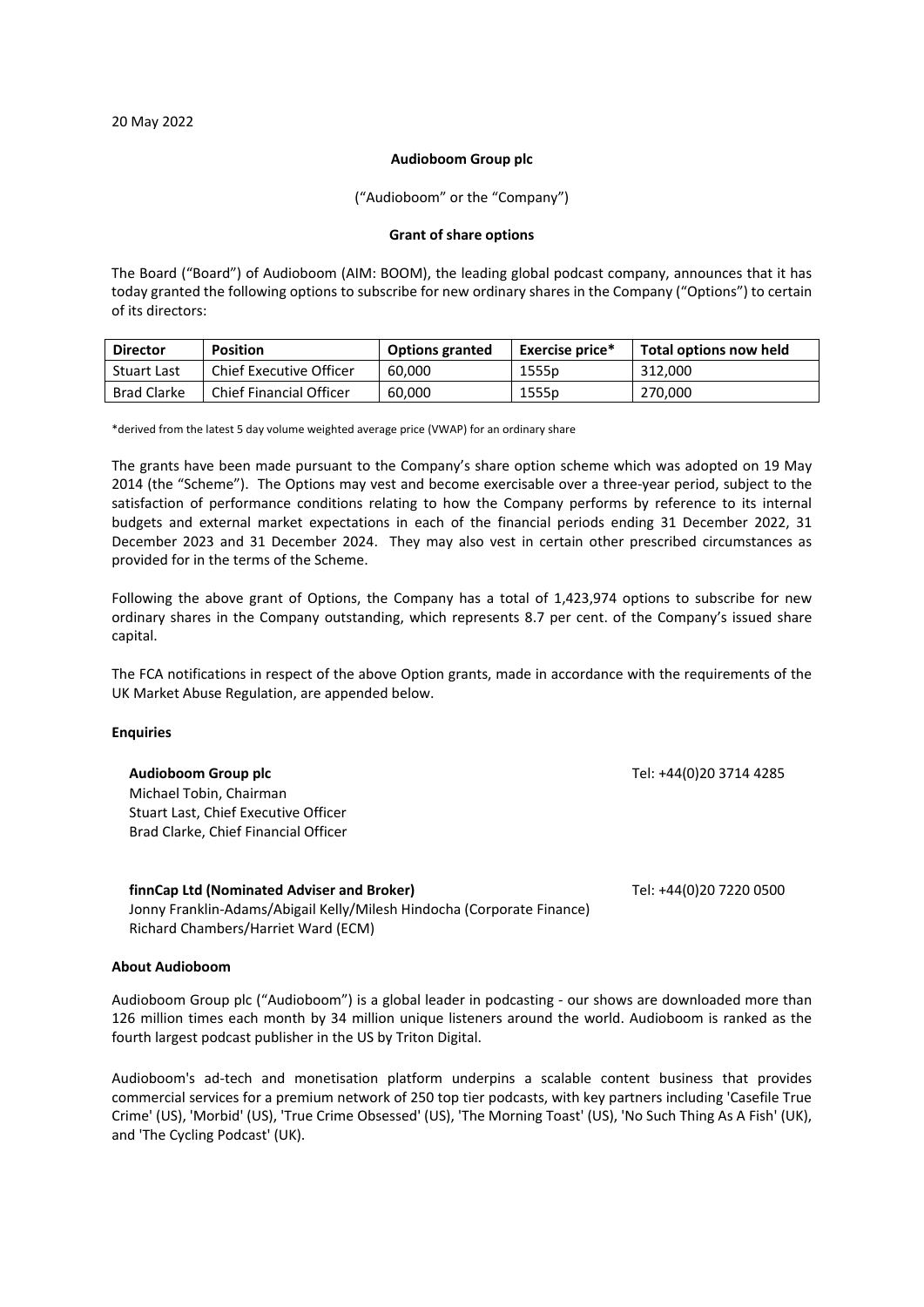Audioboom Studios is home to a slate of content developed and produced by Audioboom, including 'Dark Air with Terry Carnation', 'F1: Beyond The Grid', 'RELAX!', 'Covert', 'It's Happening with Snooki & Joey', 'Mafia', 'Huddled Masses' and 'What Makes A Killer'.

Audioboom operates internationally, with operations and global partnerships across North America, Europe, Asia and Australasia. The platform allows content to be distributed via Apple Podcasts, Spotify, Pandora, Amazon Music, Deezer, Google Podcasts, iHeartRadio, RadioPublic, Saavn, Stitcher, Facebook and Twitter as well as a partner's own websites and mobile apps.

For more information, visit audioboom.com.

# **Notification and public disclosure of transactions by persons discharging managerial responsibilities and persons closely associated with them**

| 1. |                                                                                                          | Details of the person discharging managerial responsibilities / person closely associated |           |  |  |  |
|----|----------------------------------------------------------------------------------------------------------|-------------------------------------------------------------------------------------------|-----------|--|--|--|
| a) | Name                                                                                                     | <b>Stuart Last</b>                                                                        |           |  |  |  |
| 2. | <b>Reason for the Notification</b>                                                                       |                                                                                           |           |  |  |  |
| a) | Position/status                                                                                          | <b>Chief Executive Officer</b>                                                            |           |  |  |  |
| b) | Initial                                                                                                  | Initial notification                                                                      |           |  |  |  |
|    | notification/Amendment                                                                                   |                                                                                           |           |  |  |  |
| 3. |                                                                                                          | Details of the issuer, emission allowance market participant, auction platform,           |           |  |  |  |
|    | auctioneer or auction monitor                                                                            |                                                                                           |           |  |  |  |
| a) | Name                                                                                                     | Audioboom Group plc                                                                       |           |  |  |  |
| b) | LEI                                                                                                      | 213800QO681575J97813                                                                      |           |  |  |  |
| 4. | Details of the transaction(s): section to be repeated for (i) each type of instrument; (ii)              |                                                                                           |           |  |  |  |
|    | each type of transaction; (iii) each date; and (iv) each place where transactions have been<br>conducted |                                                                                           |           |  |  |  |
|    |                                                                                                          |                                                                                           |           |  |  |  |
| a) | Description of the Financial                                                                             | Options to subscribe for Ordinary Shares of no par value                                  |           |  |  |  |
|    | instrument, type of                                                                                      |                                                                                           |           |  |  |  |
|    | instrument                                                                                               |                                                                                           |           |  |  |  |
|    | Identification code                                                                                      | ISIN: JEOOBJYJFG60                                                                        |           |  |  |  |
| b) | Nature of the transaction                                                                                | Grant of options to subscribe for Ordinary Shares of no par<br>value                      |           |  |  |  |
|    |                                                                                                          |                                                                                           |           |  |  |  |
| c) | Price(s) and volume(s)                                                                                   | Price(s)                                                                                  | Volume(s) |  |  |  |
|    |                                                                                                          | Exercise price of                                                                         | 60,000    |  |  |  |
|    |                                                                                                          | £15.55 per                                                                                |           |  |  |  |
|    |                                                                                                          | share                                                                                     |           |  |  |  |
| d) | Aggregated information:                                                                                  | N/A                                                                                       |           |  |  |  |
|    | ·Aggregated volume                                                                                       |                                                                                           |           |  |  |  |
|    | <b>Price</b>                                                                                             |                                                                                           |           |  |  |  |
| e) | Date of the transaction                                                                                  | 20 May 2022                                                                               |           |  |  |  |
| f  | Place of the transaction                                                                                 | Outside a trading venue                                                                   |           |  |  |  |

|              | Details of the person discharging managerial responsibilities / person closely associated |                                |  |
|--------------|-------------------------------------------------------------------------------------------|--------------------------------|--|
| a)           | Name                                                                                      | <b>Brad Clarke</b>             |  |
| 2.           | <b>Reason for the Notification</b>                                                        |                                |  |
| a)           | Position/status                                                                           | <b>Chief Financial Officer</b> |  |
| $\mathsf{b}$ | Initial                                                                                   | Initial notification           |  |
|              | notification/Amendment                                                                    |                                |  |
| 3.           | Details of the issuer, emission allowance market participant, auction platform,           |                                |  |
|              | auctioneer or auction monitor                                                             |                                |  |